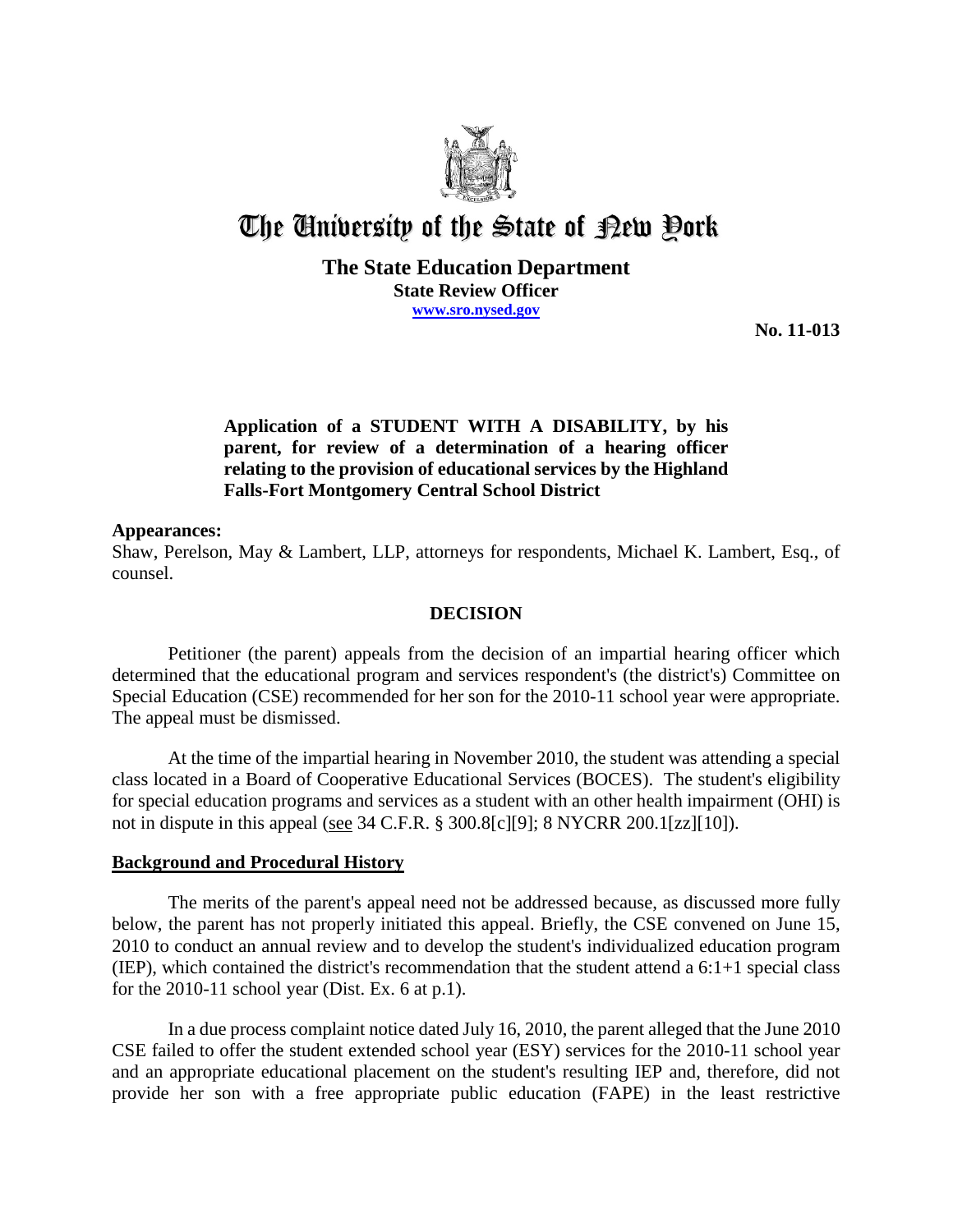environment (LRE) (IHO Ex. I at p. 3). For relief, the parent sought placement in an integrated co-teaching class with a behavioral intervention plan (BIP) (id.).

## **Impartial Hearing Decision**

An impartial hearing was convened on September 2, 2010 and concluded on November 18, 2010 after three days of testimony (Tr. pp 1, 249). During the impartial hearing, five witnesses were called and 54 exhibits were entered into evidence (Tr. pp. 1-319; Dist. Exs. 1-47; Parent Exs. A-C; IHO Exs. I-IV). In a decision dated December 23, 2010, the impartial hearing officer determined, among other things, that the parent's claim for ESY services had been rendered moot, that the student had not shown substantial regression, and that the district had offered an appropriate program for the 2010-11 school year (IHO Decision at pp. 9-13).<sup>1</sup>

## **Appeal for State-Level Review**

The parent appeals, challenging the impartial hearing officer's determination. The parent asserts that the impartial hearing officer erred by failing to address the parent's argument regarding LRE and in finding that the district's recommended placement for the 2010-11 school year was appropriate. Additionally, the parent asserts that the impartial hearing officer's informal conduct with the district's representative improperly influenced her decision. For relief, the parent requests that the district be directed to place the student in a general education setting with the support of co-teaching classes rather than the BOCES placement recommended by the June 2010 CSE.

In a letter, dated February 3, 2011, responding to the petition, the district asserts that the petition for review should be dismissed because the parent failed to serve the petition for review upon the district and that the time for timely serving the petition for review has elapsed (Dist. Ltr.). The parent did not respond to the district's letter.

# **Discussion and Conclusion**

# **Service of the Petition**

At the outset, two procedural matters must be addressed regarding the initiation of this appeal. The impartial hearing officer's decision in this case is dated December 23, 2010 (IHO Decision at p. 13). According to the parent's affidavit of service, the petition for review was served by mail on January 28, 2011 (Parent Aff. of Service). State regulations provide that the failure to comply with the procedural requirements for initiating an appeal may result in the dismissal of a petition for review by a State Review Officer (8 NYCRR 279.8, 279.13; see, e.g., Application of the Bd. of Educ., Appeal No. 10-044; Application of a Student with a Disability, Appeal No. 09- 099 [dismissing parents' appeal for failure to timely effectuate personal service of the petition upon the district]; Application of a Student with a Disability, Appeal No. 09-094; Application of the Dep't of Educ., Appeal No. 08-006 [dismissing a district's appeal for failing to properly effectuate

 $<sup>1</sup>$  The impartial hearing officer directed the CSE to consider returning the student to classes offered at the district</sup> for the 2011-12 school year (IHO decision at p. 13). An impartial hearing officer's decision is final and binding upon the parties unless appealed to a State Review Officer (34 C.F.R. § 300.514[a]; 8 NYCRR 200.5[j][5][v]). The district has not cross-appealed the impartial hearing officer's determination and, consequently, the impartial hearing officer's directive has become binding upon the district.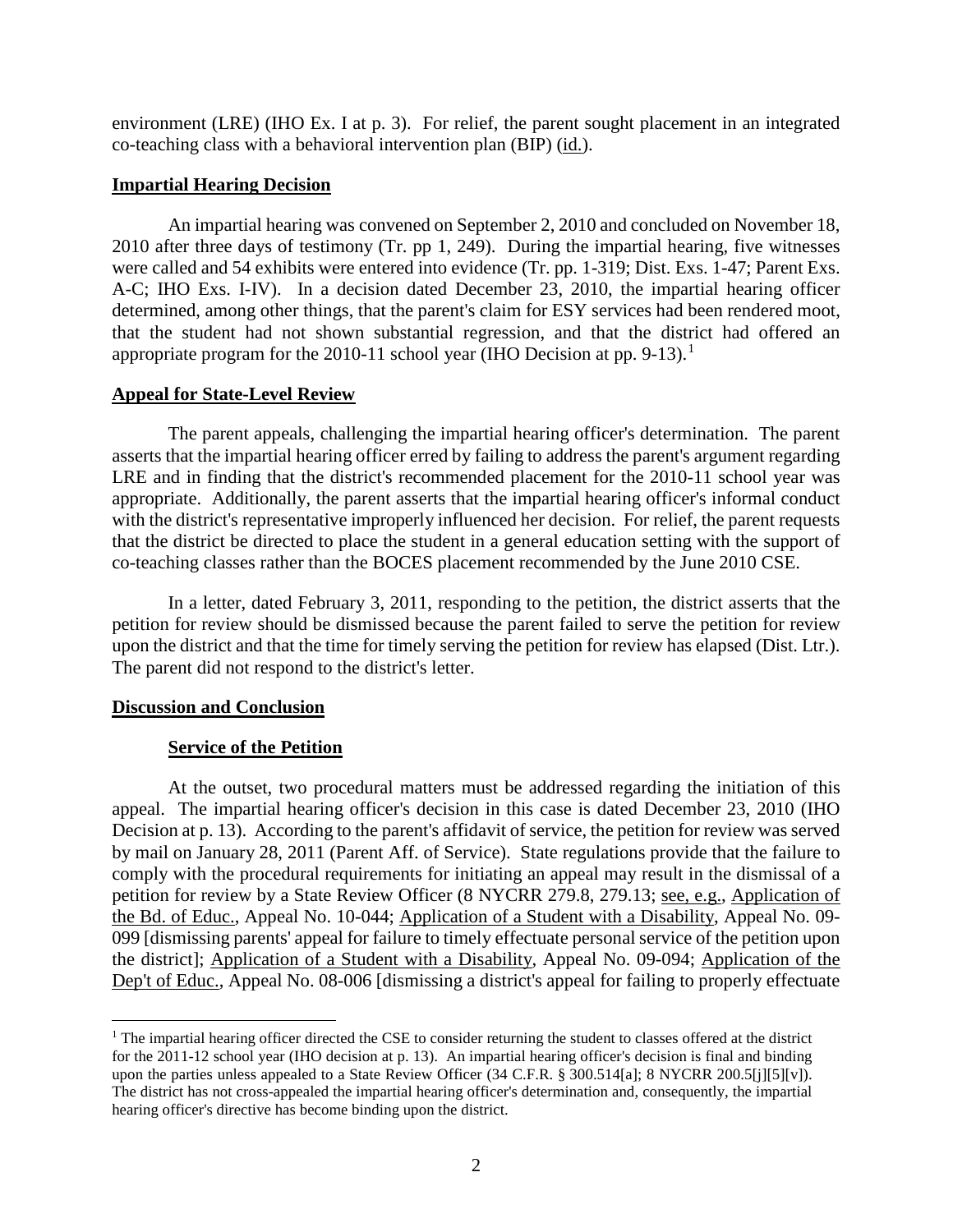service of petition in a timely manner]; Application of the Bd. of Educ., Appeal No. 07-055 [dismissing a district's appeal for failure to personally serve the petition for review upon the parents and failure to timely file a completed record]; Application of the Dep't of Educ., Appeal No. 05- 082 [dismissing a district's appeal for failure to personally serve the petition for review upon the parent where the district served the parent's former counsel by overnight mail]; Application of the Dep't of Educ., Appeal No. 05-060 [dismissing a district's appeal for failing to timely file a hearing record on appeal]; Application of the Dep't of Educ., Appeal No. 01-048 [dismissing a district's appeal for failure to personally serve the petition for review upon the parent where the district served the parent by facsimile]). In this case, the parent's affidavit of service shows that, rather than personally serving the petition upon the district in accordance with State regulations, she attempted to serve the petition by mail (Parent Aff. of Service). Additionally, the parent's affidavit of service does not disclose to whom the parent mailed the petition for review. The district asserts in its letter that it did not receive the petition. In view of the forgoing, I find the parent did not properly serve the petition for review in the manner required by State regulations, which require personal service (8 NYCRR 279.2[b]).

#### **Timeliness of the Petition**

Turning next to the district's assertion that the petition for review cannot, now, be timely served, State regulations provide that a petition for review must comply with the timelines specified in section 279.2 of the regulations (8 NYCRR 279.13). State regulations also provide that each petition must contain a notice that, among other things, informs a respondent that an answer must be served within 10 days after the service of the petition for review and that a copy of such answer must be filed with the Office of State Review within two days after service of the answer (8 NYCRR 279.3). The petition for review shall be personally served upon the respondent(s) within 35 days from the date of the decision sought to be reviewed (8 NYCRR 279.2[b]). Here, the impartial hearing officer's decision is dated December 23, 2010 and, excluding the four days subsequent thereto in calculating the 35-day time period to account for mailing, the parent was required to personally serve the petition for review upon the district no later than February 1, 2011. I also note that the parent did not set forth any reasons in the petition for review to explain why she could not personally serve the petition for review within the 35-day timeline as set forth in State regulation (8 NYCRR 279.13; Application of a Student with a Disability, Appeal No. 09-099; Application of a Child with a Disability, Appeal No. 05-032; Application of a Child with a Disability, Appeal No. 04-067), and, furthermore, the parent did not respond to the district's letter alleging that the petition was untimely served. Consequently, I am constrained to dismiss the parent's petition for review as untimely (see Grenon v. Taconic Hills Cent. Sch. Dist., 2006 WL 3751450, at \*5 [N.D.N.Y. Dec. 15, 2006] [upholding dismissal of a late petition for review where no good cause was shown]; Keramaty v. Arlington Cent. Sch. Dist., 05 Civ. 0006 [S.D.N.Y. Jan. 24, 2006] [upholding dismissal of a petition for review that was served one day late]; Application of a Student with a Disability, Appeal No. 08-148; Application of a Student with a Disability, Appeal No. 08-142; Application of a Student with a Disability, Appeal No. 08-114; Application of a Student with a Disability, Appeal No. 08-113; Application of a Student with a Disability, Appeal No. 08-039; Application of a Student with a Disability, Appeal No. 08-031; see also Jonathan H. v. Souderton Area Sch. Dist., 2008 WL 746823, at \*4 [E.D. Pa. March 20, 2008], rev'd in part on other grounds 562 F.3d 527 [3d Cir. 2009] [upholding a review panel's dismissal of a late appeal from an impartial hearing officer's decision]; Matter of Madeleine